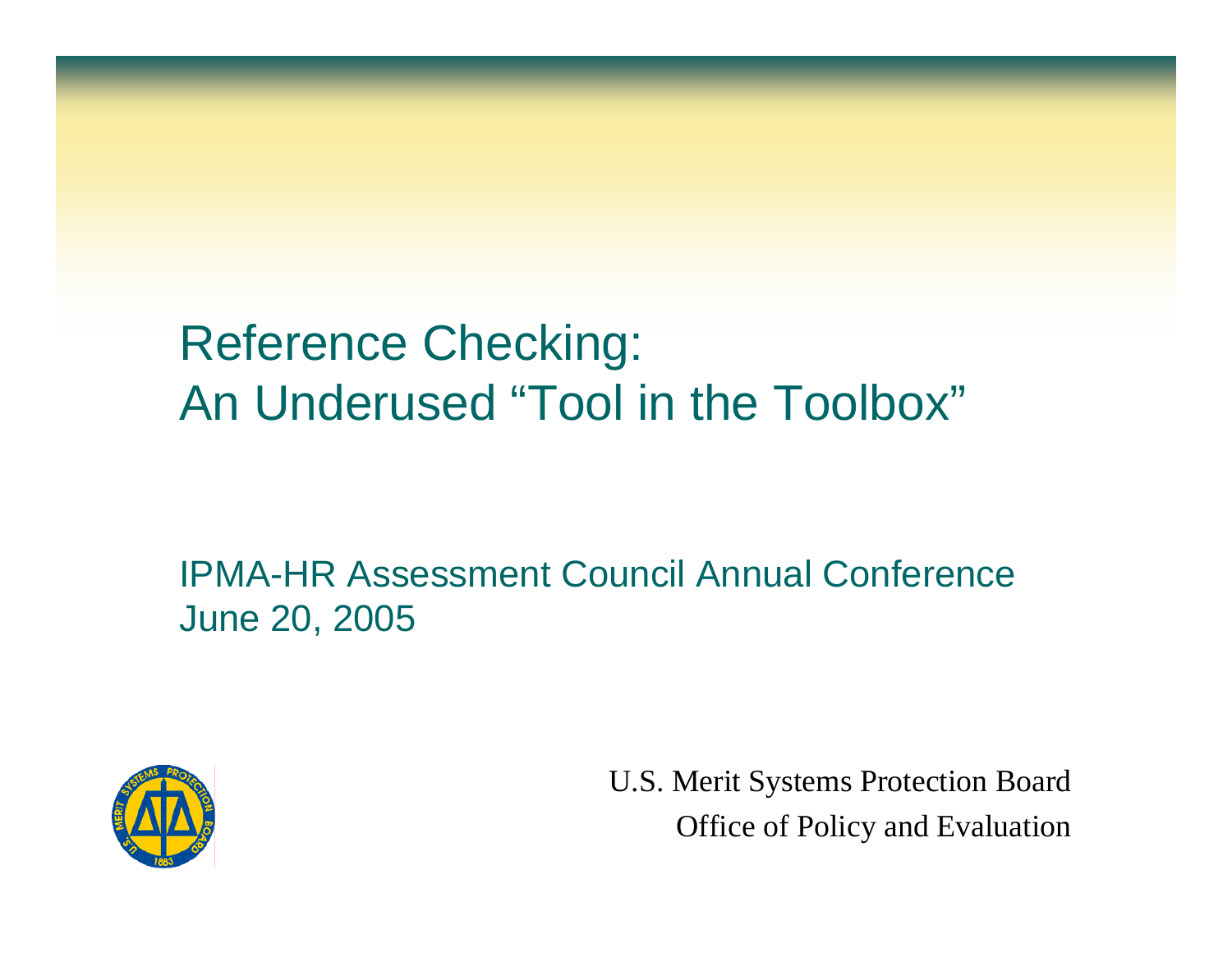### **Overview**

- Background
- Reasons for using reference checks
	- Potential validity
	- –Due diligence
	- Some barriers to use are illusory
- Guidelines for effective use
	- Policy



Practice – employer and applicant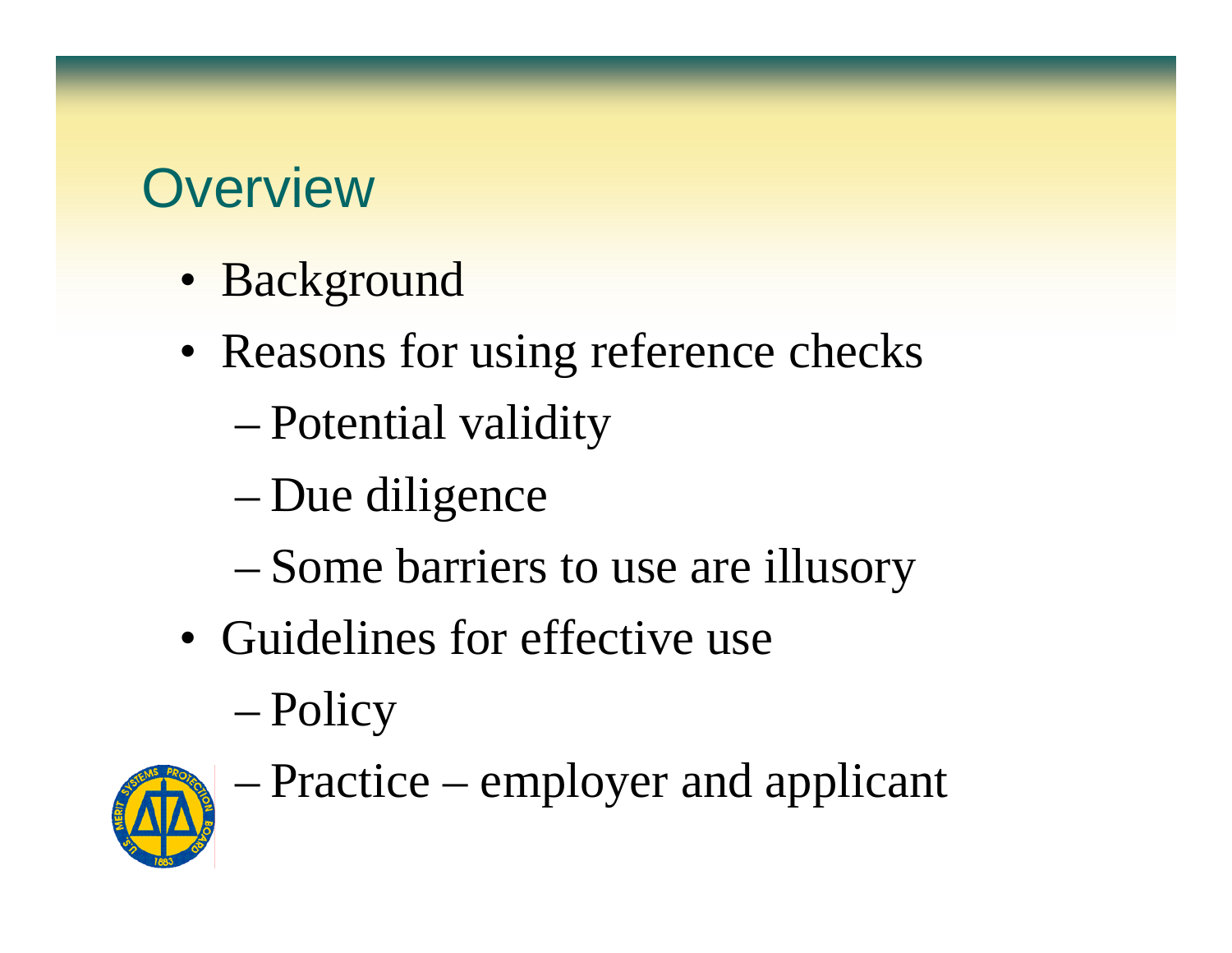### Background – About MSPB

- A Federal Government agency
- Guardian of Federal merit systems
- Three main functions:
	- –Employee appeals
	- Policy research and evaluation
	- Regulatory review

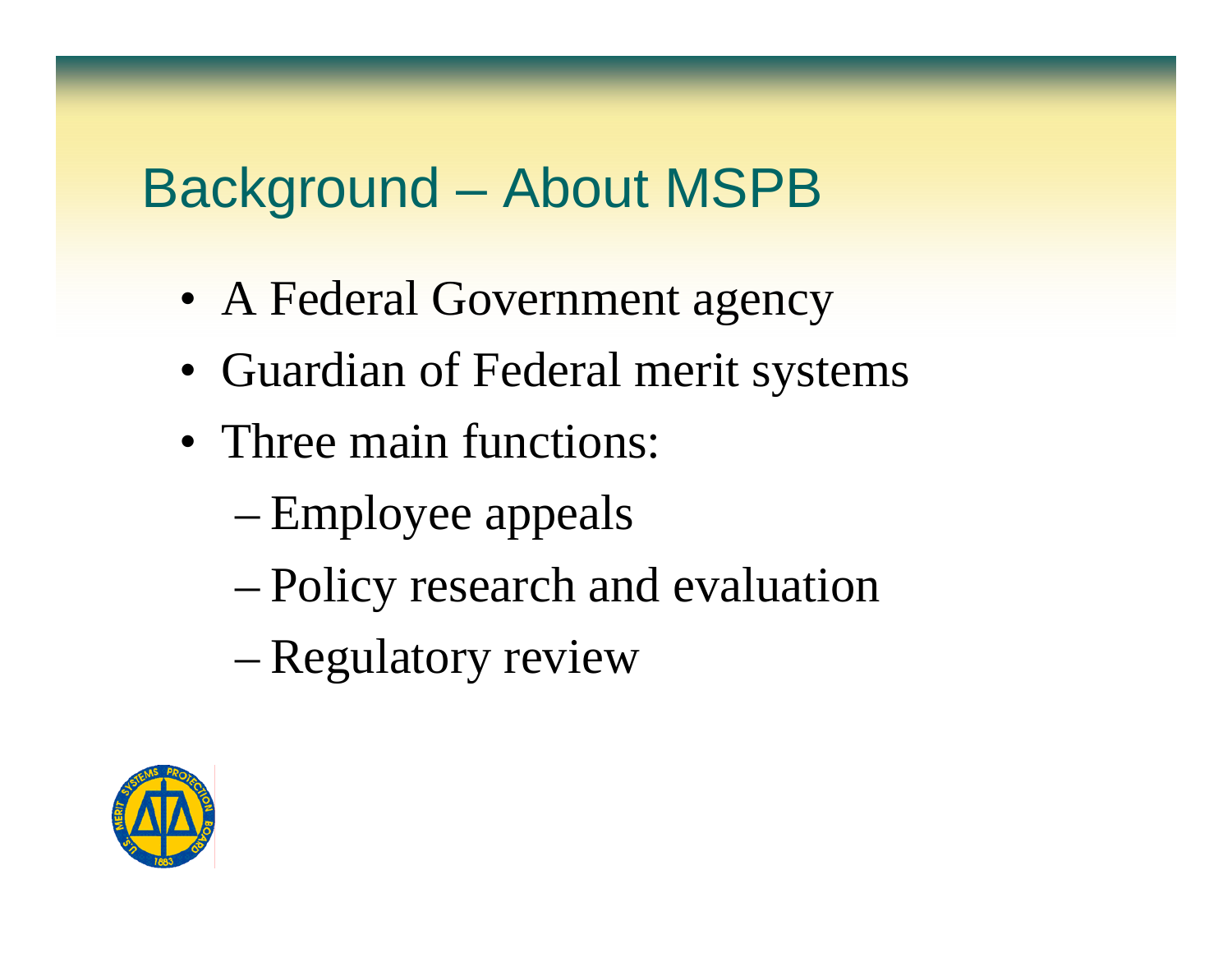## Background – MSPB Research

- Employment policy and practice is central to our role
- Research on selection issues includes:
	- Federal agency examining practices
	- Use of automated hiring systems
	- Federal employment policy
- Recent study of reference checking (publication pending)

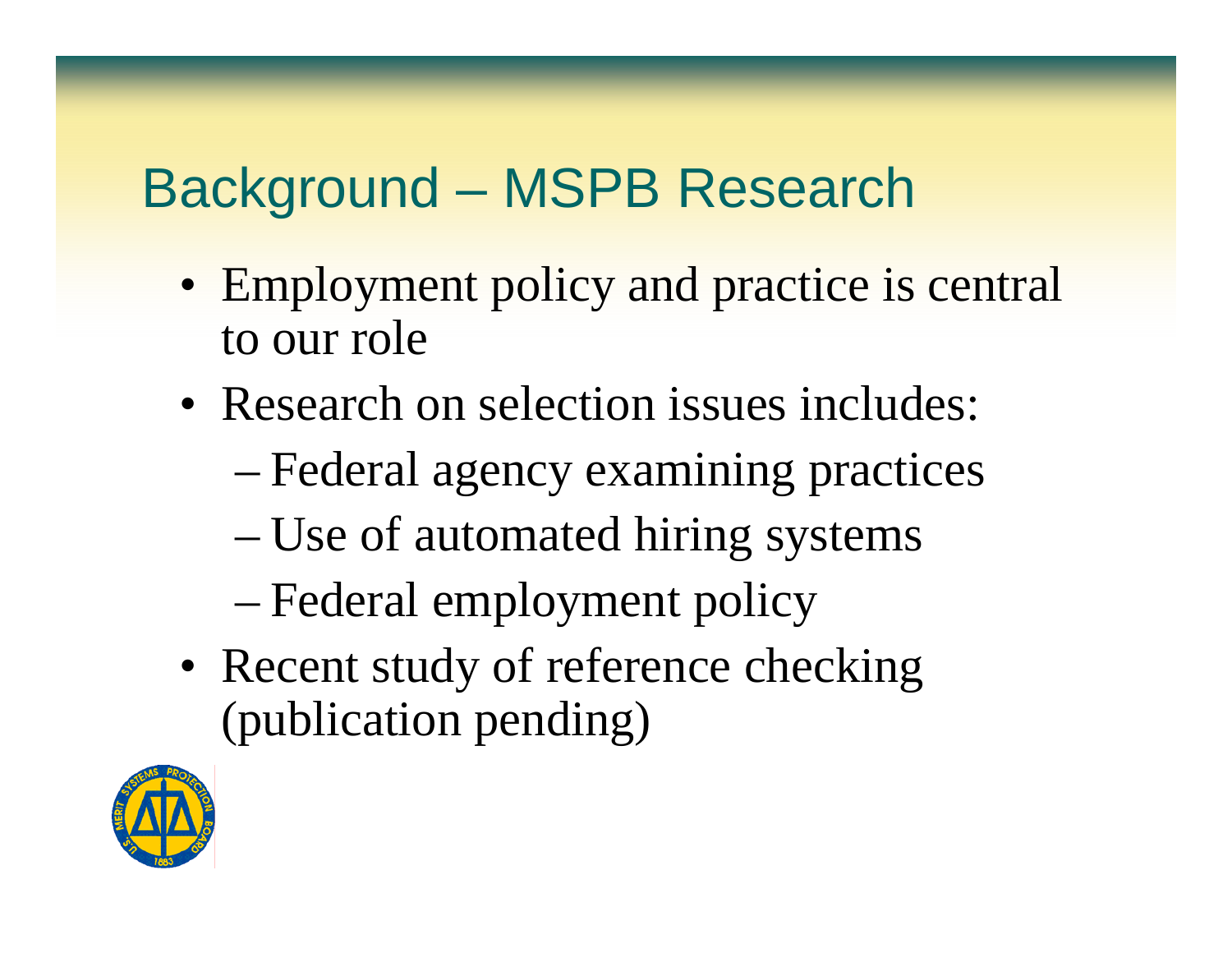### Background - Definition

A **reference check** is a conversationusually telephonic—between an employer and someone who knows the job applicant

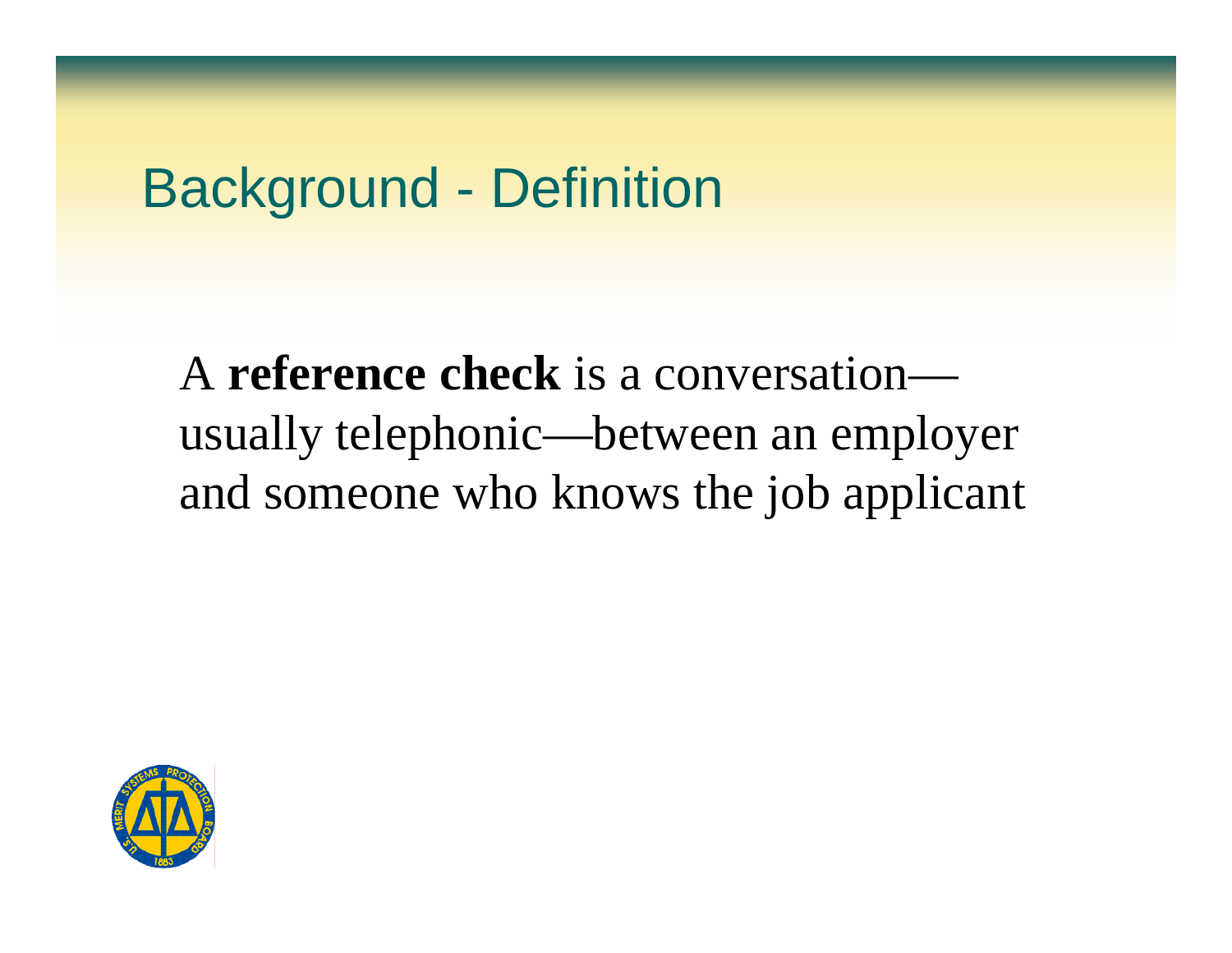## Background - Definition

#### A reference check **IS**:

- •An employment practice
- •Grounded in job analysis
- •Conducted with care
- $\bullet$  A supplement to other valid assessments
- $\bullet$  An important part of the hiring process

#### A reference check **IS NOT**:

- A background investigation
- Record checks
- Reading a letter of recommendation
- A "fishing expedition"
- •Idle gossip
- • A substitute for valid and rigorous assessment
- •"Nice to do"

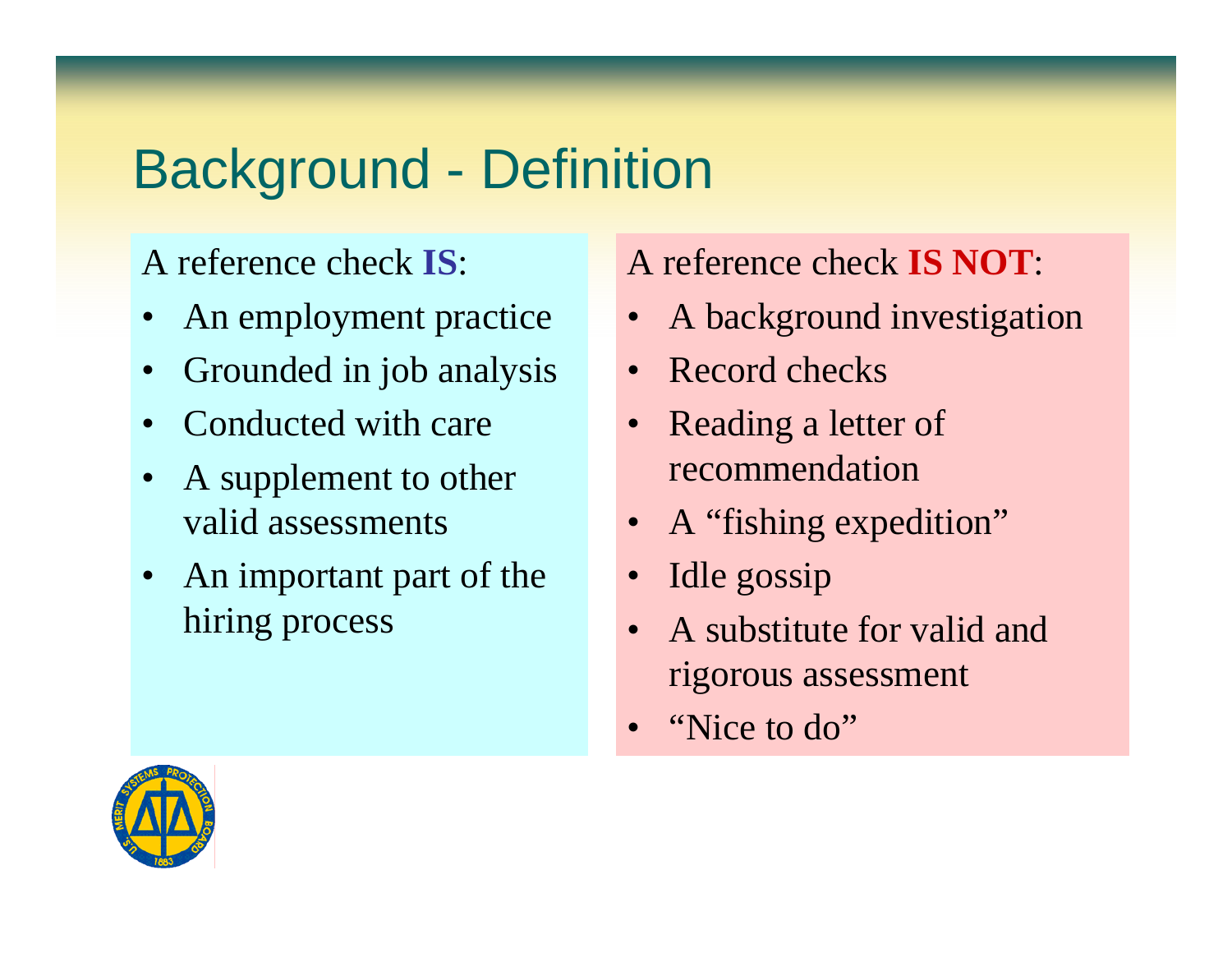### Background - State of the Art

- Limited attention from the I/O community
- Widespread use
- More attention from -
	- –Employers
	- Hiring managers
	- "Consulting community"

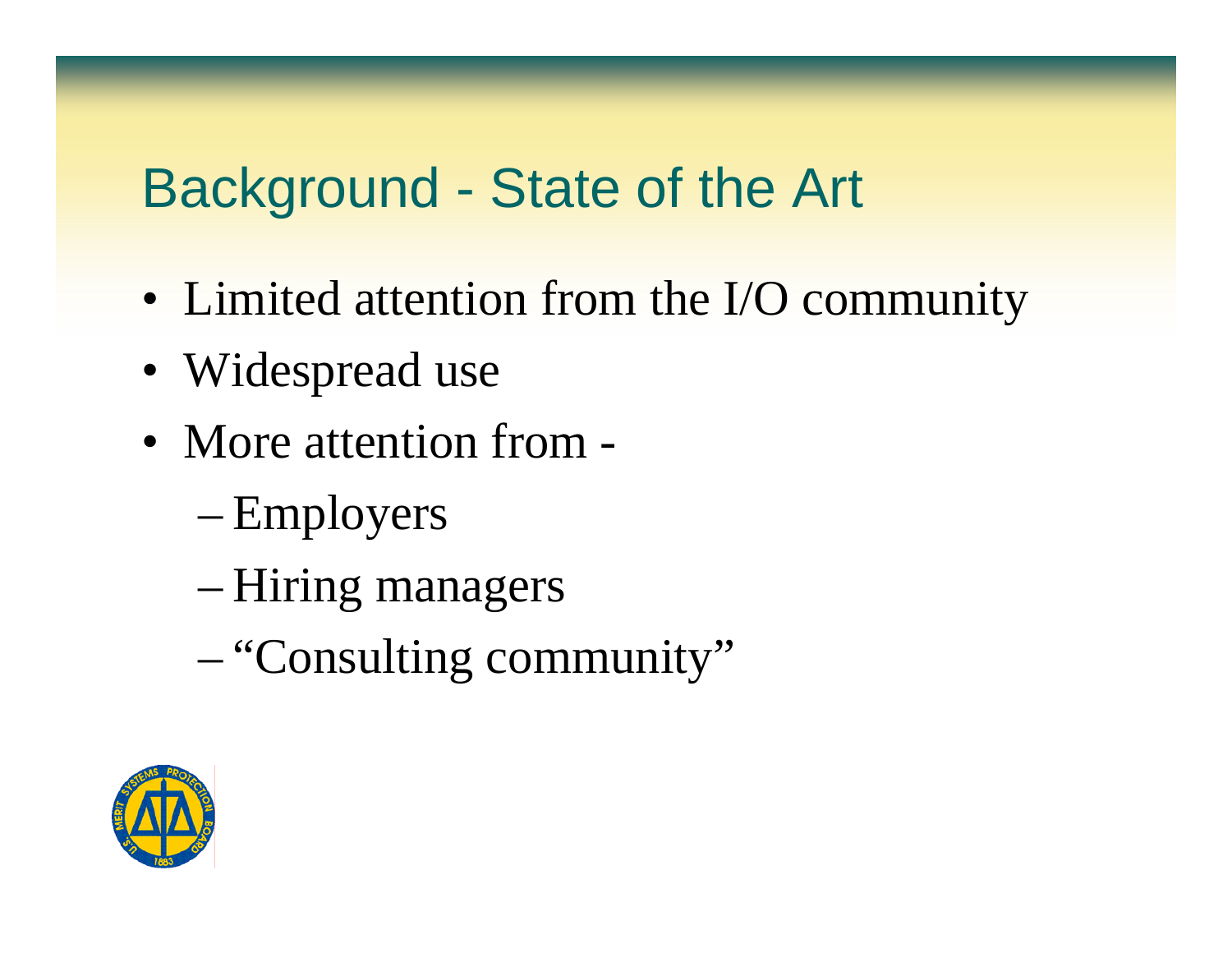### The Validity of Selected Assessment Methods

| <b>Work Sample Tests</b>             | 0.54 |
|--------------------------------------|------|
| <b>Mental Ability Tests</b>          | 0.51 |
| <b>Structured Interviews</b>         | 0.51 |
| <b>Job Knowledge Tests</b>           | 0.48 |
| Training and Experience (Behavioral) | 0.45 |
| <b>Unstructured Interviews</b>       | 0.38 |
| Reference Checks                     | 0.26 |
| Job Experience (Years)               | 0.18 |
| Training and Experience (Points)     | 0.11 |
| <b>Years of Education</b>            | 0.10 |



*Source:* Schmidt, Frank L. and John E. Hunter, "The Validity and Utility of Selection Methods in Personnel Psychology: Practical and Theoretical Implications of 85 Years of Research Findings," Psychological Bulletin, vol. 125, No. 2, 1998.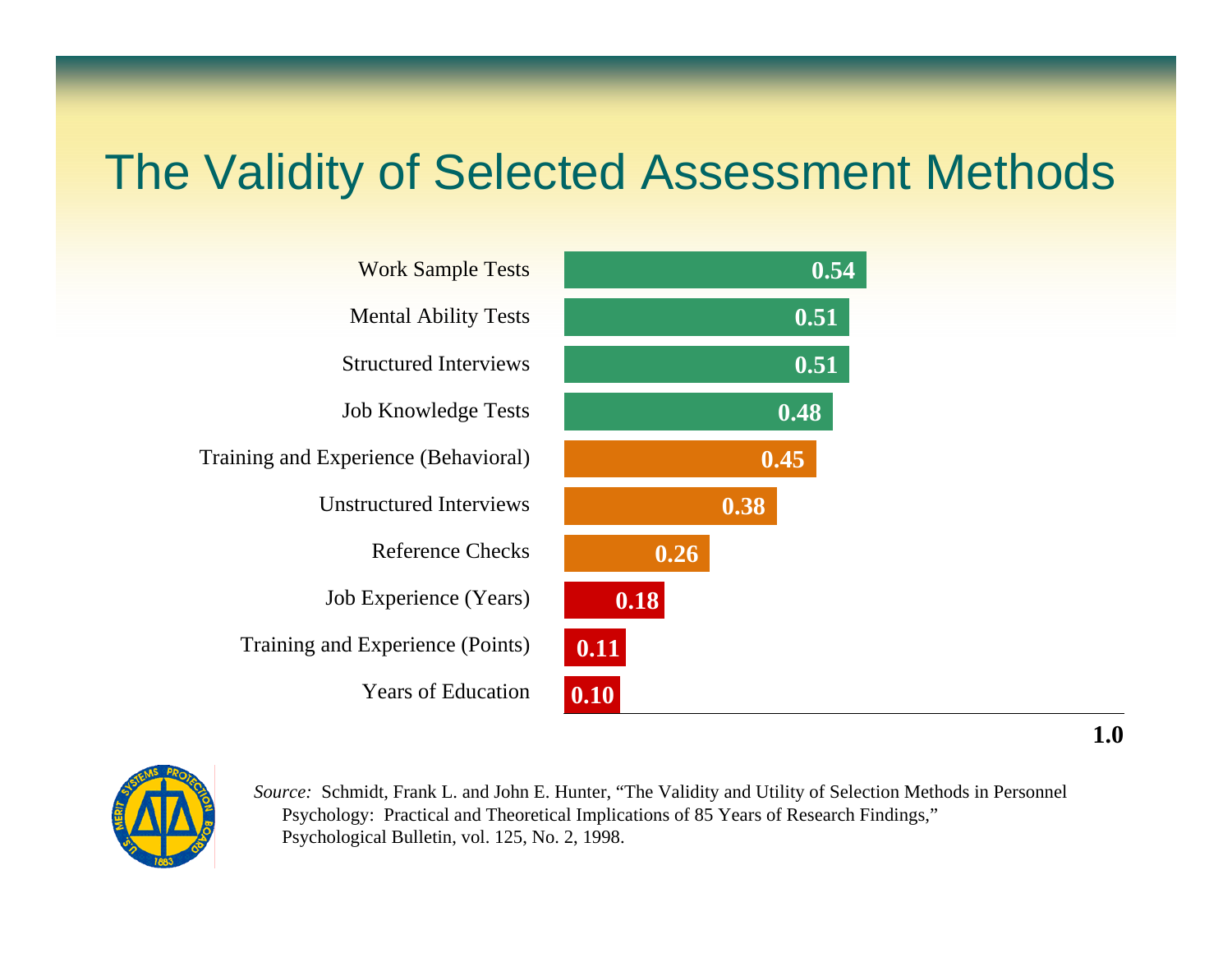### The Case for Reference Checks

- They can be valid enough to be useful
- They have *utility* beyond their validity:
	- "Quality check" on T&E
	- –May identify the "competent but corrupt"
	- Due diligence
	- Development

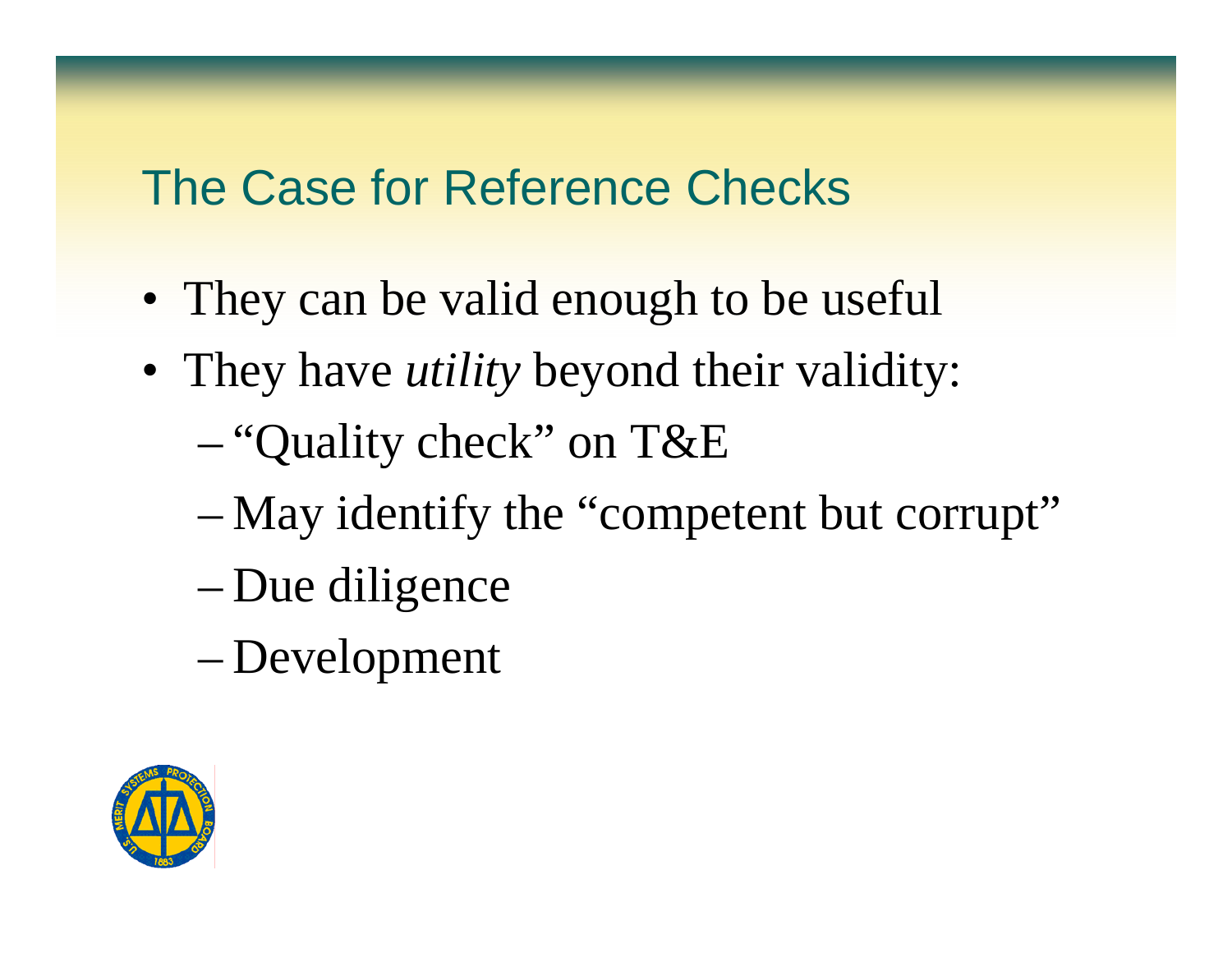### Validity of Reference Checks

- The validity of a reference check is a variable, not a constant
- Employers can influence the factors that determine validity

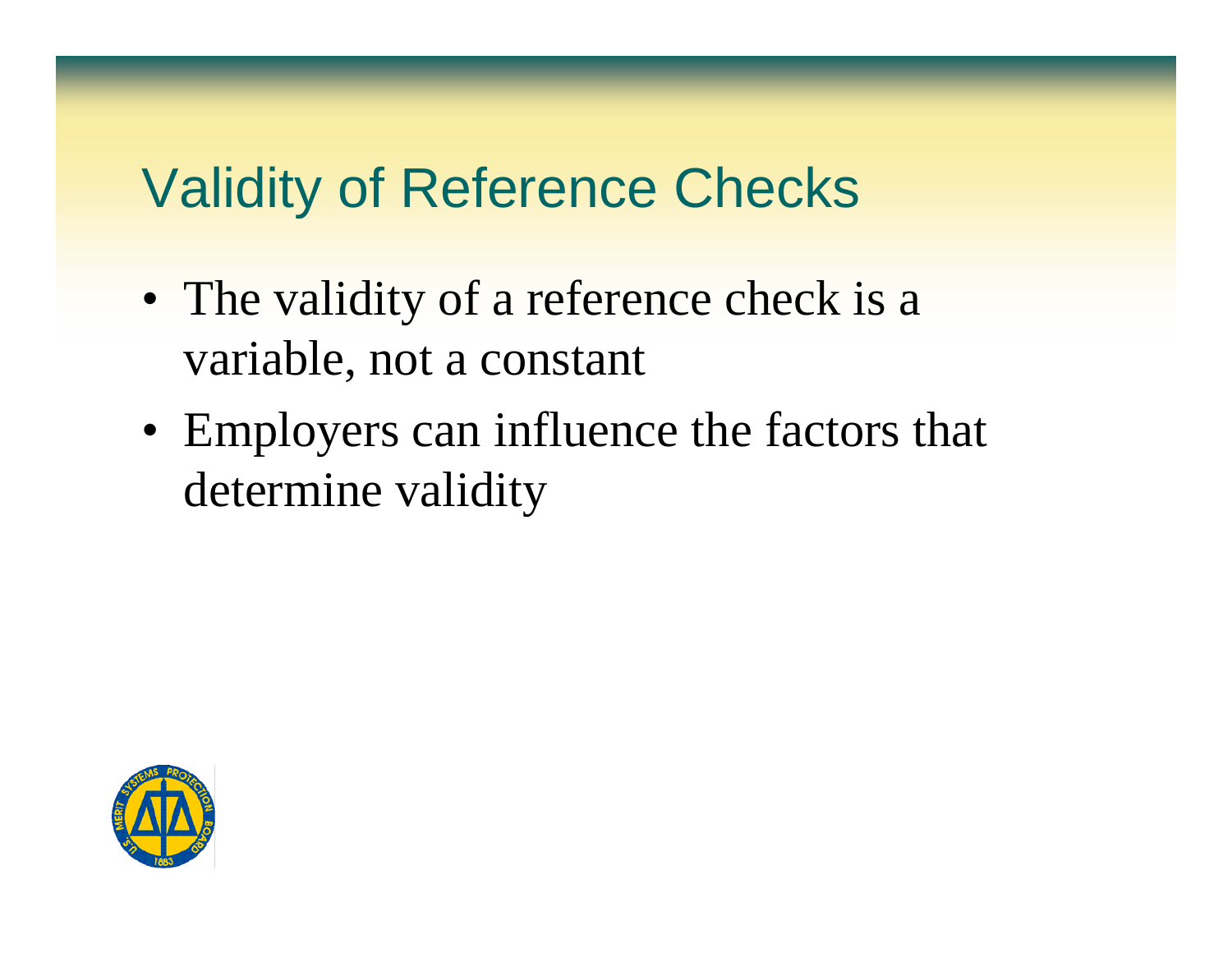### Legal Issues

• Legal risk cannot be eliminated Negligent<br>Referral Defamation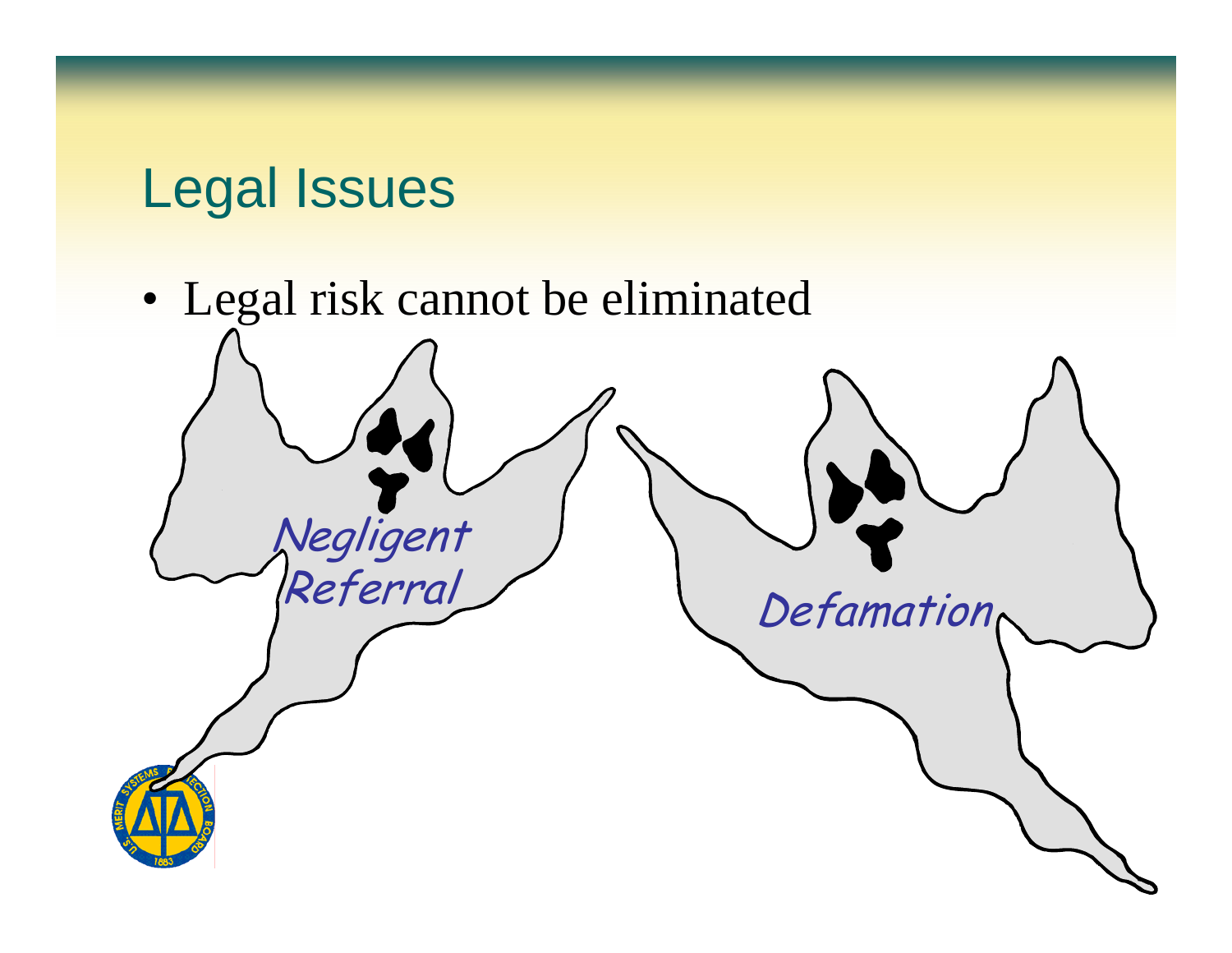### Legal Issues

- Legal risk can and must be <u>managed</u>
- The risks of conducting and providing reference checks are often overstated…
- …and there are also risks in inaction and "diplomatic silence"



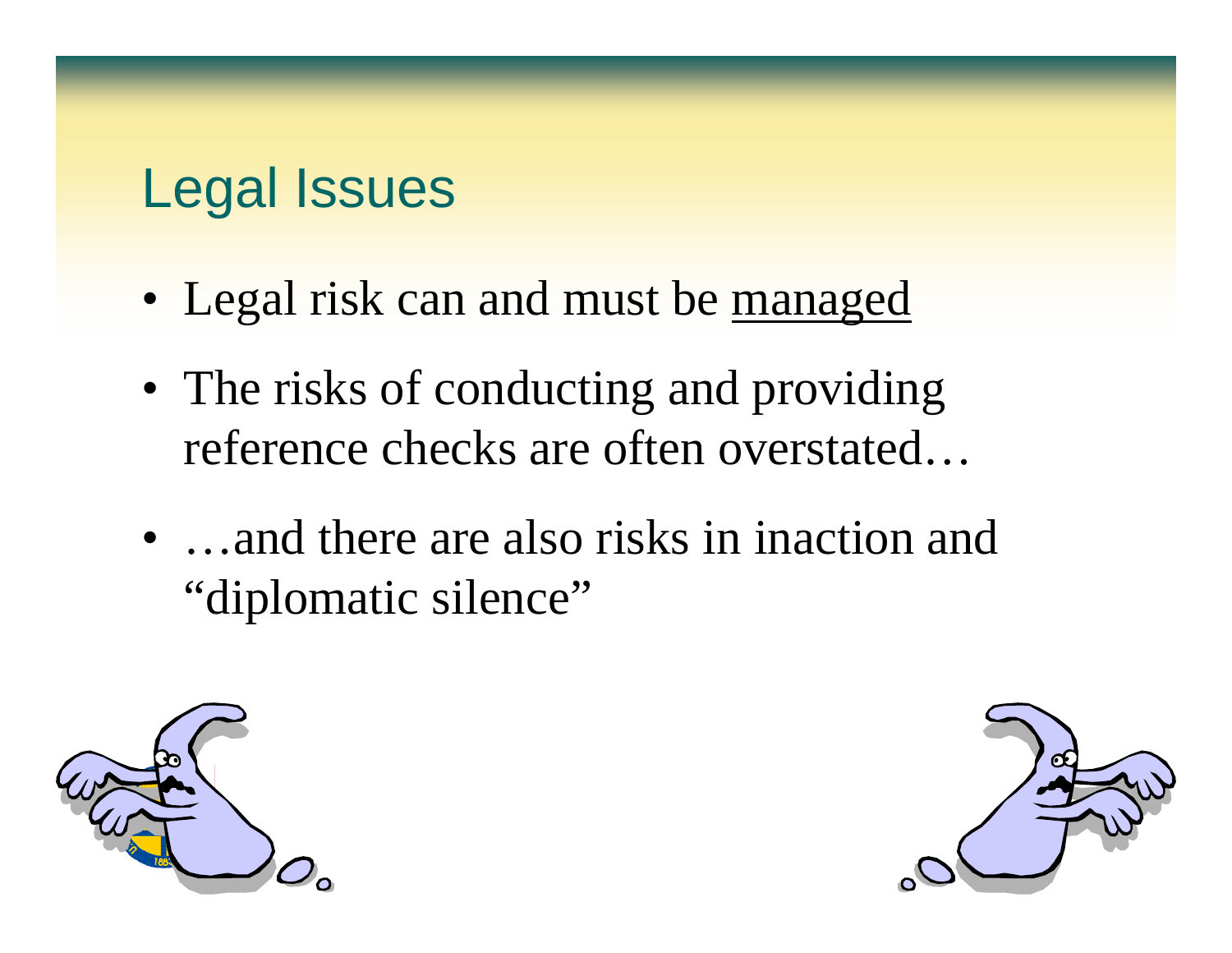### Guidelines for Practice

- Making information available
- Obtaining information

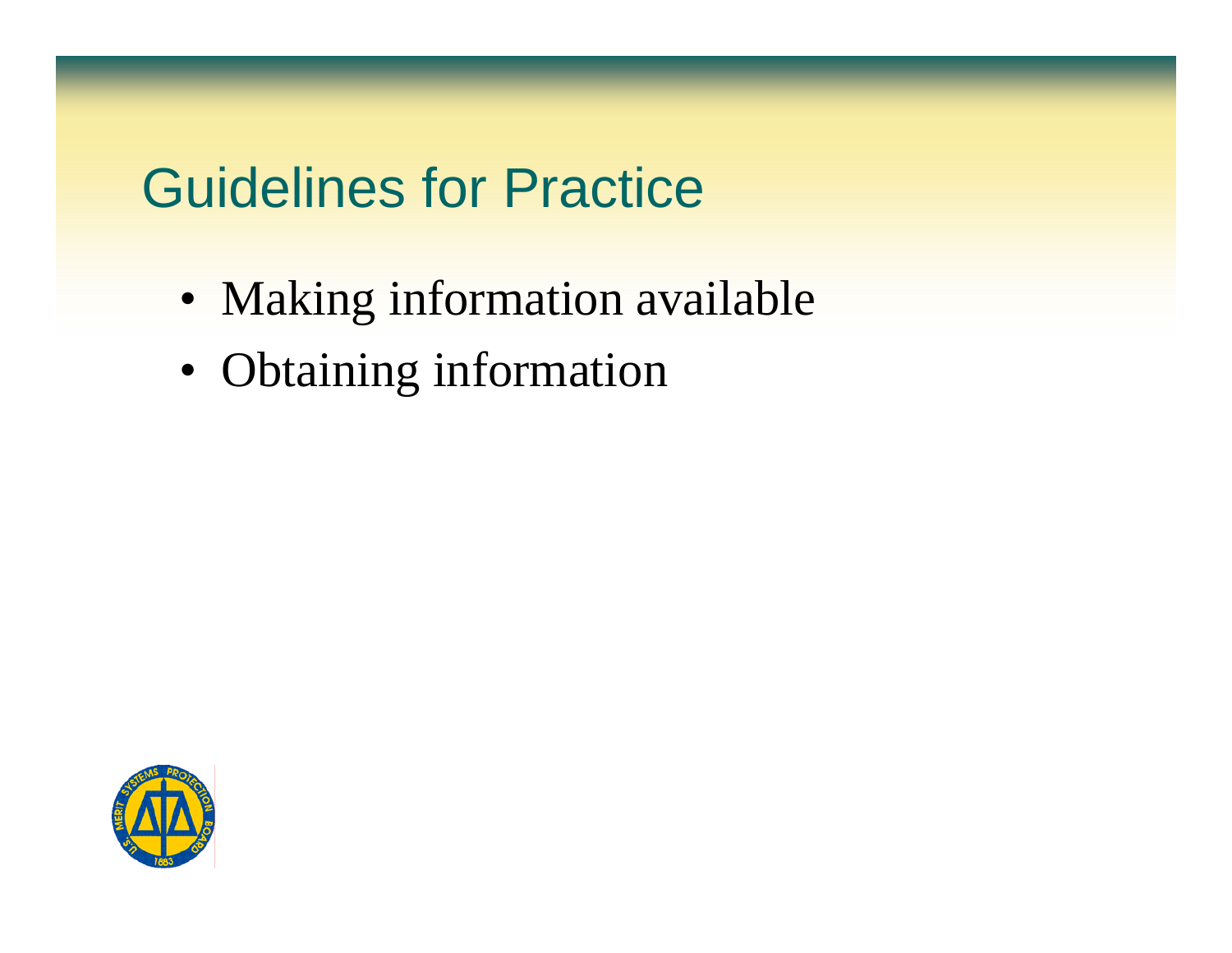## Making Information Available

- Seek applicant cooperation
	- Early notification
	- Names
	- Authorization / release
- Conduct and use reference checks responsibly

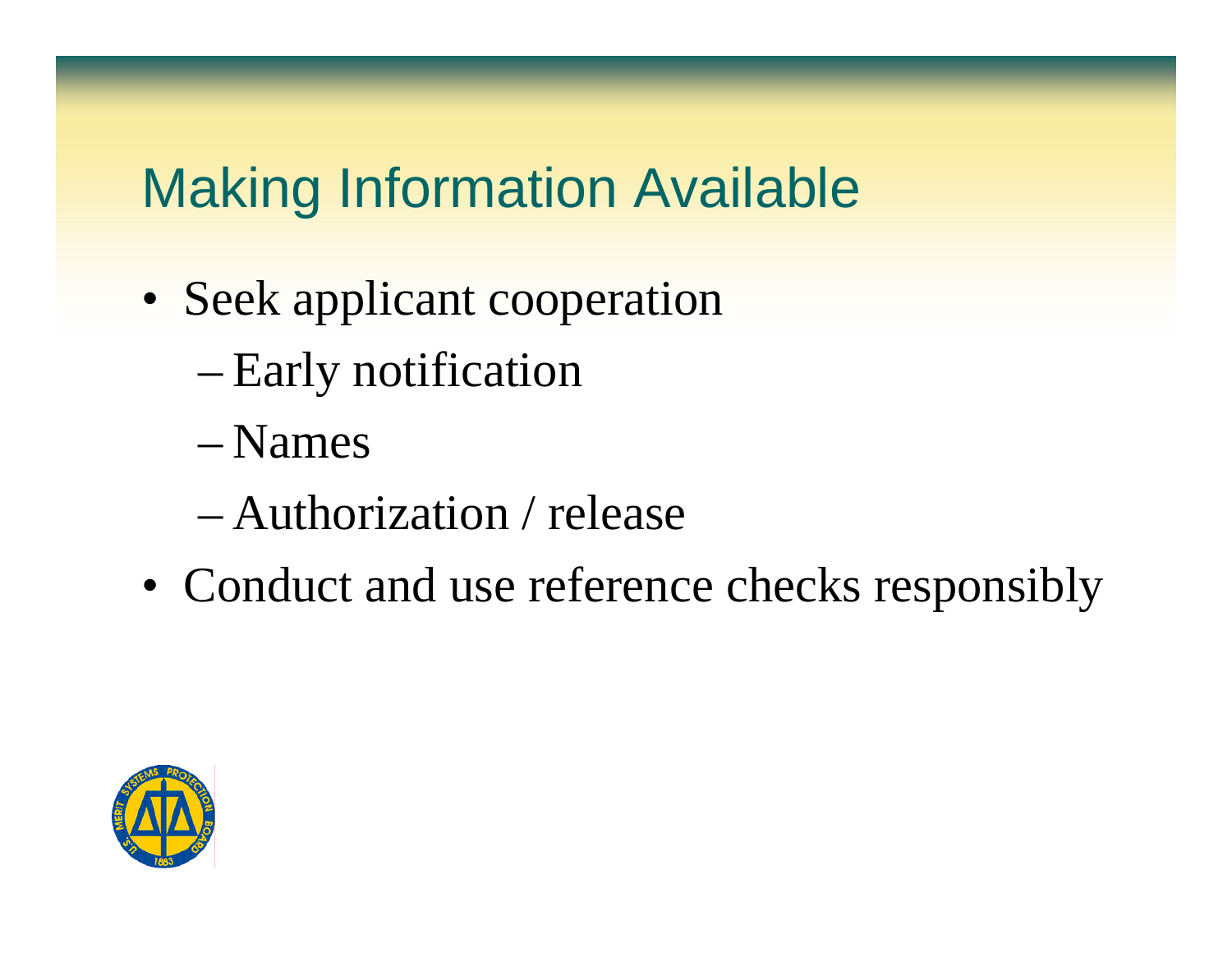## Making Information Available

- Adopt a "golden rule" policy
	- Openness
	- Honesty
	- –Fair play
- Provide guidance to reference checkers and reference providers

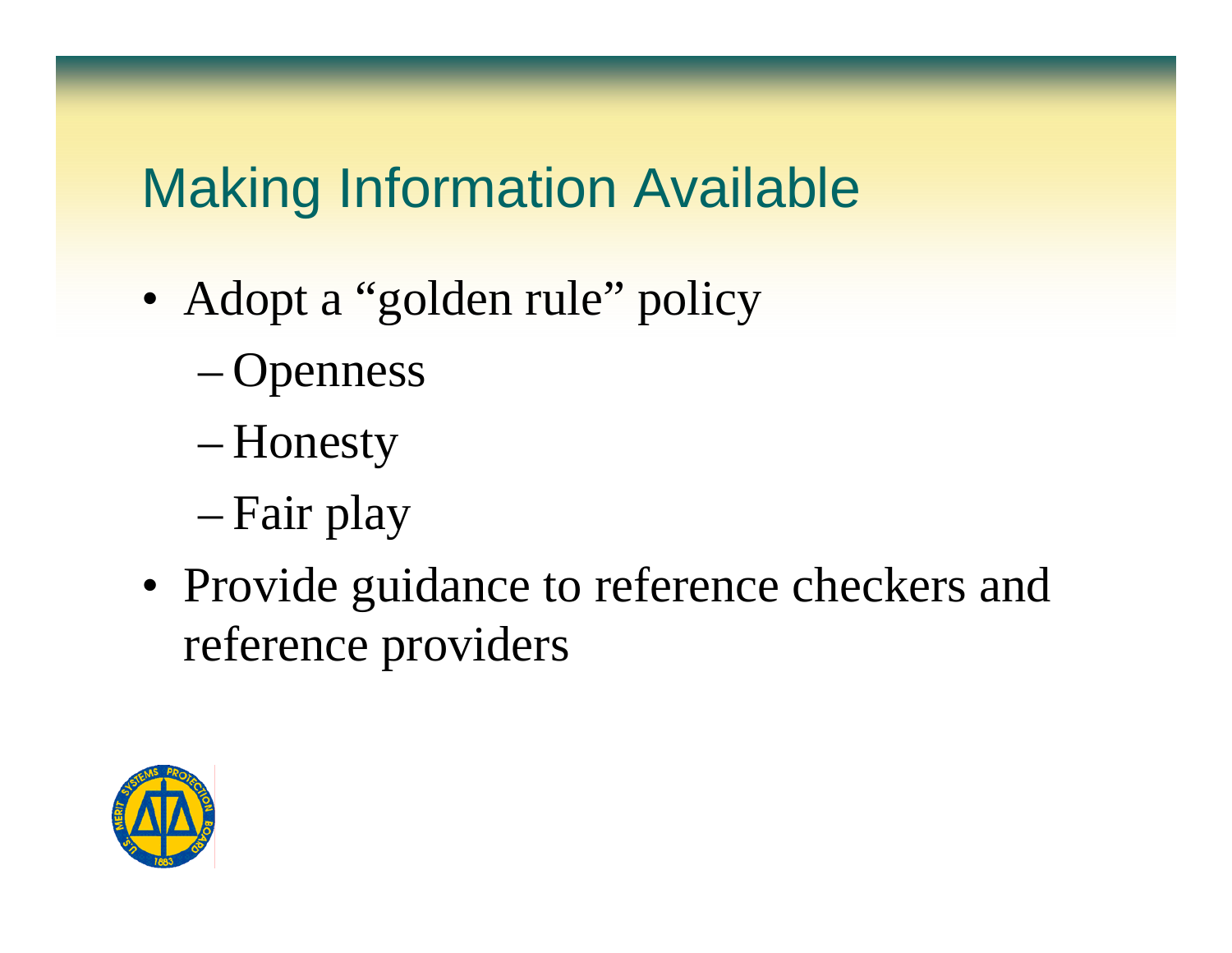# Obtaining Information

- Provide notification and context
- Train reference checkers
- Use authorization
- Be flexible
- Be conversational but focused
- Document